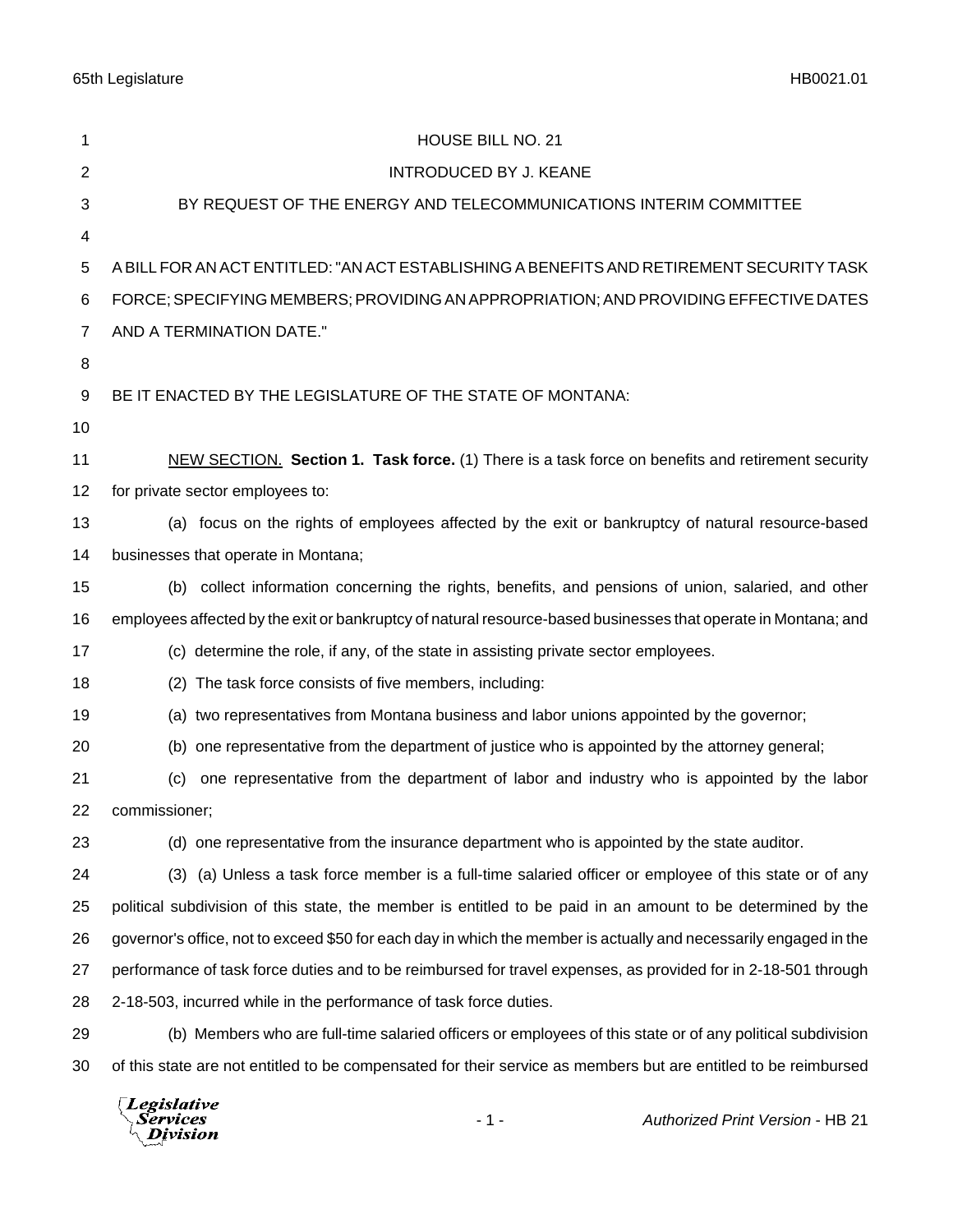**Division** 

 for travel expenses, as provided for in 2-18-501 through 2-18-503. (4) The task force shall select a presiding officer and vice presiding officer by majority vote. (5) The governor's office shall provide staff assistance to the task force. (6) For the purposes of [section 2] and this section, "natural resource-based business" means a private, for-profit, enterprise located in Montana that: (a) engages in the extraction or harvesting of minerals, ore, or forestry products; (b) engages in the processing of Montana raw materials such as minerals, ore, or forestry products; or (c) engages in the production of electrical energy in an amount of 200 megawatts or more using coal as a source of fuel. **NEW SECTION. Section 2. Task force duties.** (1) The task force shall review the Employee Retirement Income Security Act of 1974, 29 U.S.C. 1001, et seq., and associated federal laws and determine how, if at all, the state can: (a) play a role in protecting private sector employee benefits and pension funds when natural resource-based businesses enter into bankruptcy or exit the state; (b) advocate or require that businesses fulfill their obligations to pension funds and benefits; and (c) disincentivize actions by natural resource-based businesses to limit or not adequately fund employee benefits or pensions. (2) The task force shall involve input from stakeholders. (3) All aspects of the task force must be concluded prior to September 15, 2018. The task force shall prepare a final report of its findings, conclusions, and recommendations. The task force shall submit the final report to the governor and the 66th legislature as provided in 5-11-210. NEW SECTION. **Section 3. Appropriation.** There is appropriated \$20,000 from the general fund to the governor's office for the biennium beginning July 1, 2017, to support the activities of the task force established in [section 1]. NEW SECTION. **Section 4. Effective dates.** (1) Except as provided in subsection (2), [this act] is effective on passage and approval. (2) [Section 3] is effective July 1, 2017. **Legislative** Services - 2 - *Authorized Print Version* - HB 21